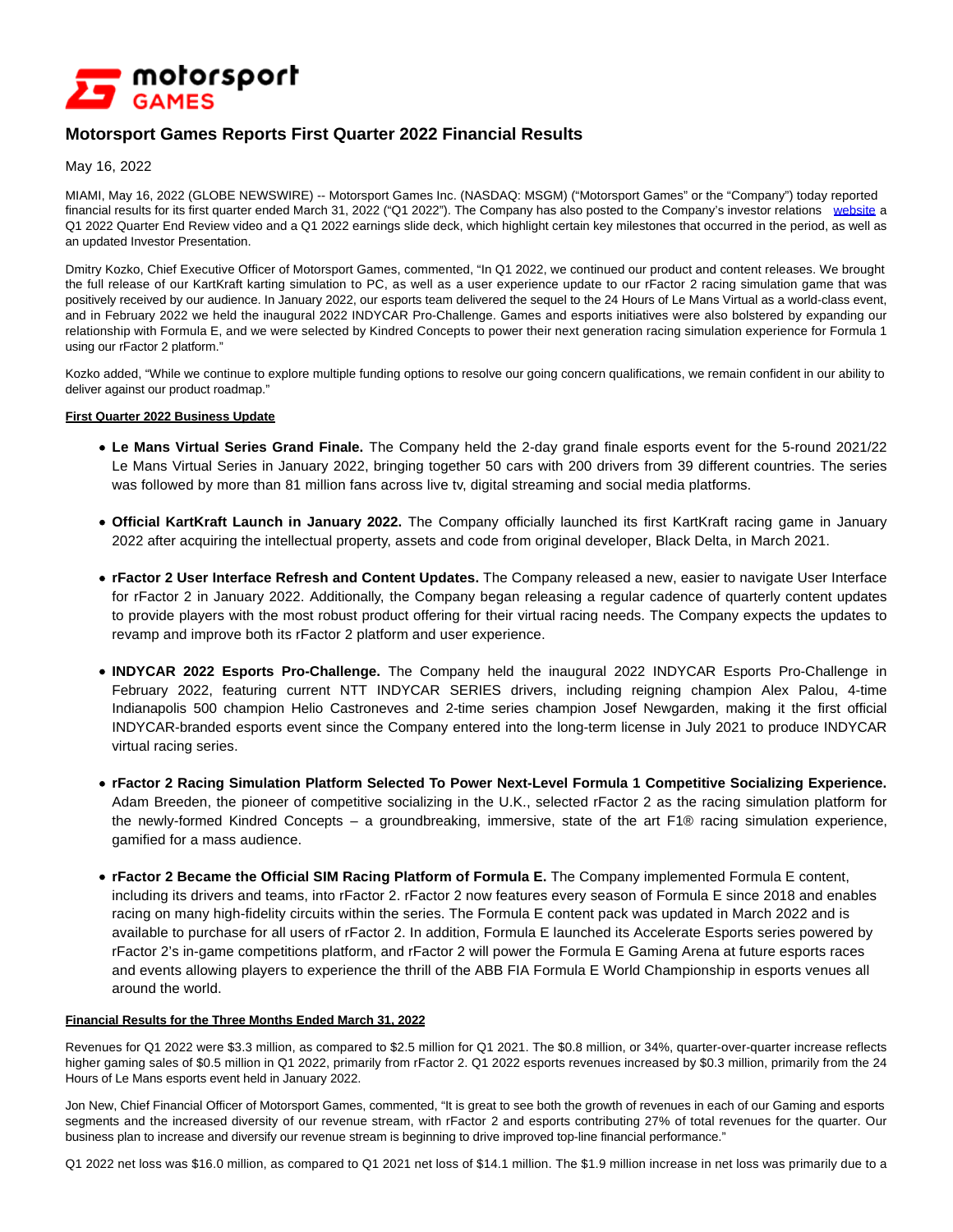non-cash \$9.3 million write-down of goodwill and intangible assets. This was primarily driven by revisions to the product roadmap during Q1 2022, resulting in changes to the scope and timing of new product releases, as well as changes in the value of the Company's market capitalization during the first quarter of 2022. A \$1.2 million increase in Q1 2022 development expenditures, and a \$0.7 million increase in sales and marketing spend further contributed to the Q1 2022 increased net loss. The increases in expenses described above were partially offset by a \$11.3 million reduction in general and administrative expenses and a \$1.4 million reduction in gains from equity method investments.

The Q1 2022 decrease of \$11.3 million in general and administrative expenses was primarily due to an \$11.9 million reduction in non-recurring IPO expenses that were incurred in Q1 2021, including IPO bonuses and stock-based compensation.

Q1 2022 Adjusted EBITDA loss<sup>(1)</sup> was \$5.6 million, as compared to Q1 2021 Adjusted EBITDA loss of \$2.8 million. The \$2.7 million increase in Q1 2022 Adjusted EBITDA loss<sup>(1)</sup> was primarily driven by the same factors as the increased Q1 2022 net loss, higher Q1 2022 interest and amortization and Q1 2021 had more non-operational add-backs with Q1 2021 IPO related expenses (including stock-based compensation).

The following table provides a reconciliation from net loss to Adjusted EBITDA<sup>(1)</sup> for Q1 2022 and Q1 2021, respectively:

|                                               | <b>Three Months</b><br>Ended<br>March 31, 2022 | <b>Three Months</b><br>Ended<br>March 31, 2021 |  |
|-----------------------------------------------|------------------------------------------------|------------------------------------------------|--|
| Net Loss                                      | (15,967,045)<br>\$                             | (14,085,424)<br>S                              |  |
| Interest expense, net                         | 201,596                                        | 119,539                                        |  |
| Depreciation and Amortization                 | 577,514                                        | 136,600                                        |  |
| <b>EBITDA</b>                                 | (15, 187, 935)                                 | (13,829,285)                                   |  |
| <b>IPO-related expenses</b>                   |                                                | 2,947,192                                      |  |
| Acquisition-related expenses                  | 1.250                                          | 330,479                                        |  |
| Impairment of goodwill and intangible assets  | 9,279,322                                      |                                                |  |
| Gain attributable to equity method investment |                                                | (1,370,837)                                    |  |
| Stock-based compensation                      | 353,030                                        | 9,076,916                                      |  |
| <b>Adjusted EBITDA</b>                        | (5,554,333)                                    | (2,845,535)                                    |  |

## **Cash Flow and Liquidity**

For Q1 2022, the Company had negative cash flows from operations of approximately \$5.6 million. The Company expects to continue to have negative operating cash flows for the foreseeable future, as it continues to incur expenses to develop new game franchises. The Company's existing cash on hand will be insufficient to fund its minimum liquidity requirements for at least the next 12 months and will need to be supplemented with additional debt and/or equity financing, cash generated by cost control initiatives, and/or additional changes to its product roadmap to reduce working capital requirements.

The Company's future liquidity and capital requirements include funds to support the planned costs to operate its business, including amounts required to fund working capital, support the development and introduction of new products, maintain existing game titles and certain capital expenditures. The adequacy of the Company's available funds generally depends on many factors, including its ability to successfully develop consumer-preferred new products or enhancements to its existing products, continued development and expansion of the Company's esports platform and its ability to collaborate with and/or acquire other companies or technologies to enhance or complement the Company's product and service offerings.

The Company is currently seeking additional funds through a variety of arrangements discussed above, and through maintaining and enhancing strong cost controls. There can be no assurances that the sources of liquidity referred to above will provide the Company with sufficient liquidity to meet its ongoing cash requirements as, among other things, the Company's liquidity can be impacted by a number of factors, including the Company's level of sales and expenditures, as well as accounts receivable, sales allowances, prepaid manufacturing expenses and accrued expenses.

#### (1)**Use of Non-GAAP Financial Measures**

Adjusted EBITDA (the "Non-GAAP Measure") is not a financial measure defined by U.S. generally accepted accounting principles ("U.S. GAAP"). See the reconciliations of the Non-GAAP Measure to its most directly comparable U.S. GAAP measure in the financial table above.

Adjusted EBITDA, a measure used by management to assess the Company's operating performance, is defined as EBITDA, which is net loss plus interest (income) expense, depreciation and amortization, less income tax benefit (if any), adjusted to exclude: (i) IPO-related expenses; (ii) acquisition related expenses; (iii) gain attributable to equity method investment resulting from the acquisition of additional equity interest in Le Mans Esports Series Ltd.; (iv) stock-based compensation expenses; (v) impairment of goodwill and intangible assets, and (vi) other charges or gains resulting from non-recurring events.

The Company uses the Non-GAAP Measure to manage its business and evaluate its financial performance, as Adjusted EBITDA eliminates items that affect comparability between periods that the Company believes are not representative of its core ongoing operating business. Additionally, management believes that using the Non-GAAP Measure is useful to its investors because it enhances investors' understanding and assessment of the Company's normalized operating performance and facilitates comparisons to prior periods and its competitors' results (who may define Adjusted EBITDA differently).

The Non-GAAP Measure is not a recognized term under U.S. GAAP and does not purport to be an alternative to revenue, income/loss from operations, net (loss) income, or cash flows from operations or as a measure of liquidity or any other performance measure derived in accordance with U.S. GAAP. Additionally, the Non-GAAP Measure is not intended to be a measure of free cash flows available for management's discretionary use, as it does not consider certain cash requirements, such as interest payments, tax payments, working capital requirements and debt service requirements. The Non-GAAP Measure has limitations as an analytical tool, and investors should not consider it in isolation or as a substitute for the Company's results as reported under U.S. GAAP. Management compensates for the limitations of using non-GAAP financial measures by using them to supplement U.S. GAAP results to provide a more complete understanding of the factors and trends affecting the business than would be presented by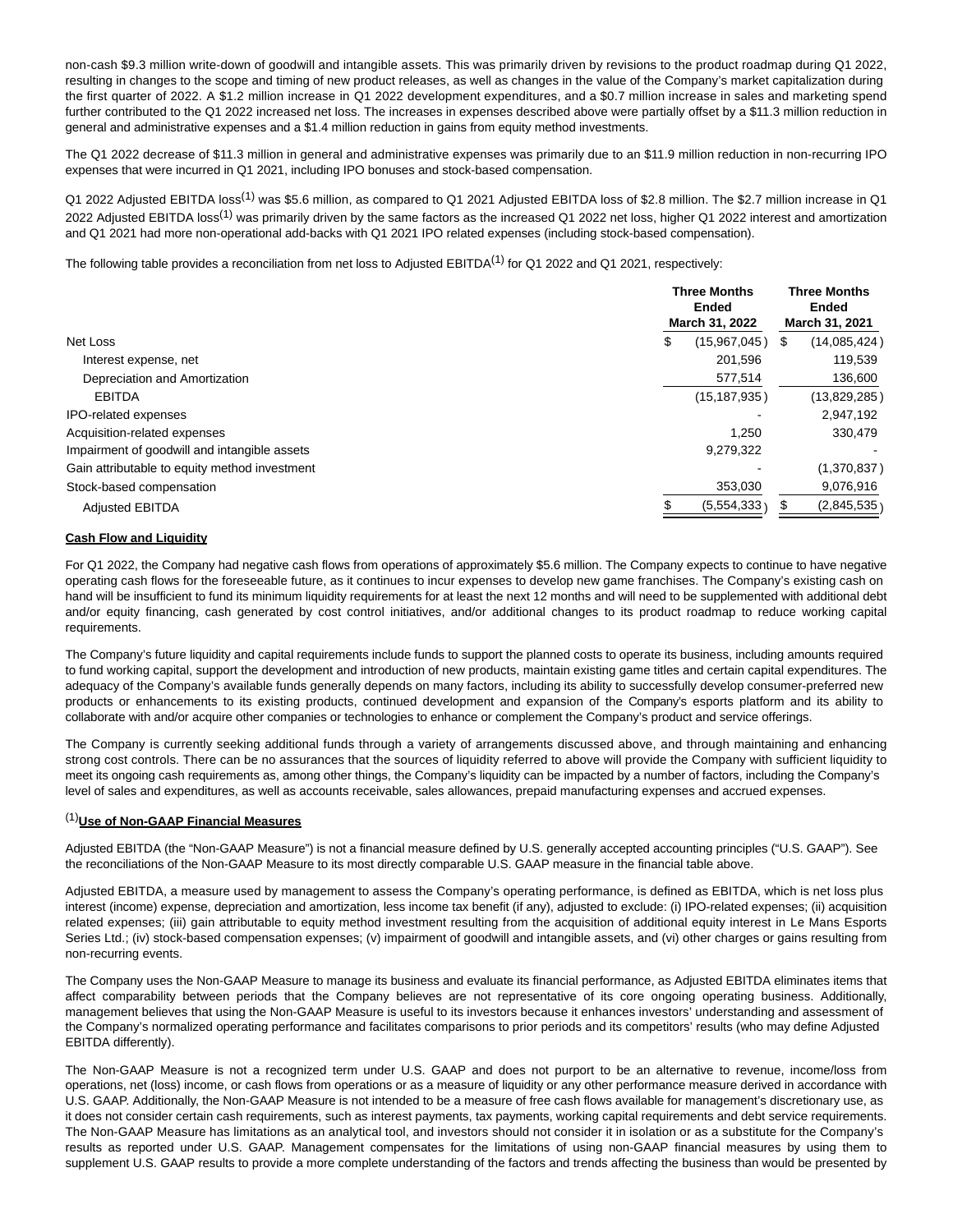using only measures in accordance with U.S. GAAP. Because not all companies use identical calculations, the Company's measures may not be comparable to other similarly titled measures of other companies. Reconciliations of the Non-GAAP Measure to net loss, its most directly comparable financial measure, calculated and presented in accordance with U.S. GAAP, are presented in the table above.

### **Conference Call and Webcast Details**

The Company will host a conference call and webcast at 5:00 p.m. ET today, May 16, 2022, to discuss its financial results. The live conference call can be accessed by dialing 1-800-786-6104 from the U.S. or 1-416-981-9029. Alternatively, participants may access the live webcast on the Motorsport Games Investor Relations website a[t https://ir.motorsportgames.com u](https://www.globenewswire.com/Tracker?data=mKUInRiOa5qTdcExAdlSrB0tpevtISBKzzqWYbyM_LULtucsIgOGhk1XIcl9ODHX15YyYqoSpyvRPHKxommoZL8sikvEOv6IlCyRn955RgThjVSqrSrnxx_KoXwumQdA)nder "Events."

#### **About Motorsport Games**

Motorsport Games, a Motorsport Network company, combines innovative and engaging video games with exciting esports competitions and content for racing fans and gamers around the globe. The Company is the officially licensed video game developer and publisher for iconic motorsport racing series across PC, PlayStation, Xbox, Nintendo Switch and mobile, including NASCAR, INDYCAR, 24 Hours of Le Mans and the British Touring Car Championship ("BTCC"). Motorsport Games is an award-winning esports partner of choice for 24 Hours of Le Mans, Formula E, BTCC, the FIA World Rallycross Championship and the eNASCAR Heat Pro League, among others.

For more information about Motorsport Games visit: [www.motorsportgames.com.](https://www.globenewswire.com/Tracker?data=HxDL5CQGJ-HsIgkQvtF6nPK1W6LALVf02DVY2bLuBzyVhEt4a09FH86Txk6PZXLtRCJ_dKjN--JYTqnp3OyUp-bvyi_SZsot5iXLiMhXyxY=)

#### **Forward-Looking Statements**

Certain statements in this press release, the related conference call and webcast which are not historical facts are forward-looking statements within the meaning of Section 27A of the Securities Act of 1933, as amended, and Section 21E of the Securities Exchange Act of 1934, as amended, and are provided pursuant to the safe harbor provisions of the Private Securities Litigation Reform Act of 1995. Any statements in this press release, the related conference call and webcast that are not statements of historical fact may be deemed forward-looking statements. Words such as "continue," "will," "may," "could," "should," "expect," "expected," "plans," "intend," "anticipate," "believe," "estimate," "predict," "potential," and similar expressions are intended to identify such forward-looking statements. These forward-looking statements include, but are not limited to, statements concerning: (i) Motorsport Games' future business, future results of operations and/or financial condition; (ii) the expected future impact of new or planned products or offerings and the timing of launching such products and offerings, including, without limitation our belief that we will deliver against our product roadmap, our expectations that our rFactor 2 updates will revamp and improve both our rFactor 2 platform and user experience and our expectations that rFactor 2 will power the Formula E Gaming Arena at future esports races and events and allow players to experience the thrill of the ABB FIA Formula E World Championship in esports venues all around the world; (iii) the expected future impact of implementing management strategies and the impact of other industry trends, including, without limitation our ability to execute a business continuity plan and adapt to developments real-time, as well as our business plan to increase and diversify our revenue stream; (iv) the ability of the Company to fund future development and operating expenses, including, without exception our expectation that the Company will continue to have negative operating cash flows for the foreseeable future, as we continue to incur expenses to develop new game franchises; and (v) our liquidity and capital requirements, including, without limitation, our ability to continue as a going concern, our belief that our existing cash on hand will not be sufficient to fund our liquidity requirements for at least the next 12 months, our belief that it will be necessary for us to secure additional funds to continue our existing business operations, including any references to our existing \$12 million line of credit with our parent company, Motorsport Network, and to fund our obligations, including, without limitation, the Company's expectation to supplement its liquidity through additional debt and/or equity financing, cash generated by cost control initiatives, and/or additional changes to our product roadmap to reduce working capital requirements, as well as statements regarding our cash flows and anticipated uses of cash. All forward-looking statements involve significant risks and uncertainties that could cause actual results to differ materially from those expressed or implied in the forward-looking statements, many of which are generally outside the control of Motorsport Games and are difficult to predict. Examples of such risks and uncertainties include, but are not limited to: (i) difficulties, delays or less than expected results in achieving the Company's growth plans, objectives and expectations, such as due to a slower than anticipated economic recovery and/or the Company's inability, in whole or in part, to continue to execute its business strategies and plans, such as due to less than anticipated customer acceptance of the Company's new game titles, the Company's experiencing difficulties or the inability to launch its games as planned, less than anticipated performance of the games impacting customer acceptance and sales and/or greater than anticipated costs and expenses to develop and launch its games, including, without limitation, higher than expected labor costs and, in addition to the factors set forth in (ii) through (iv) below, the Company's continuing financial condition and ability to obtain additional debt or equity financing to meet its liquidity requirements, such as the going concern qualification on the Company's annual audited financial statements posing difficulties in obtaining new financing on terms acceptable to the Company, or at all; (ii) difficulties, delays in or unanticipated events that may impact the timing and scope of new product launches, such as due to difficulties or delays in using its product development personnel in Russia due to the Russia invasion of Ukraine and the related sanctions and/or more restrictive sanctions rendering transacting in the region more difficult or costly and/or difficulties and/or delays arising out of any resurgence of the ongoing and prolonged COVID-19 pandemic; (iii) less than expected benefits from implementing the Company's management strategies and/or adverse economic, market and geopolitical conditions that negatively impact industry trends, such as significant changes in the labor markets, an extended or higher than expected inflationary environment (such as the impact on consumer discretionary spending as a result of significant increases in energy and gas prices which have been increasing since early in 2020), a higher interest rate environment, tax increases impacting consumer discretionary spending and or quantitative easing that results in higher interest rates that negatively impact consumers' discretionary spending, or adverse developments relating to the Russia invasion of Ukraine; and/or (iv) difficulties and/or delays in resolving our liquidity position, and other unanticipated difficulties in resolving our continuing financial condition and ability to obtain additional capital to meet our liquidity needs, including without limitation, difficulties in securing funding that is on commercially acceptable terms to us or at all, such as our inability to complete in whole or in part any potential debt and/or equity financing transactions, as well as any inability to achieve cost reductions and/or less than expected availability of funds under its \$12 million line of credit from Motorsport Network. Factors other than those referred to above could also cause Motorsport Games' results to differ materially from expected results. Additional examples of such risks and uncertainties include, but are not limited to: (i) delays and higher than anticipated expenses related to the ongoing and prolonged COVID-19 pandemic, any resurgence of COVID-19 and the Russia invasion of Ukraine; (ii) Motorsport Games' ability (or inability) to maintain existing, and to secure additional, licenses and other agreements with various racing series; (iii) Motorsport Games' ability to successfully manage and integrate any joint ventures, acquisitions of businesses, solutions or technologies; (iv) unanticipated operating costs, transaction costs and actual or contingent liabilities; (v) the ability to attract and retain qualified employees and key personnel; (vi) adverse effects of increased competition; (vii) changes in consumer behavior, including as a result of general economic factors, such as increased inflation, higher energy prices and higher interest rates; (viii) Motorsport Games' ability to protect its intellectual property; and/or (ix) local, industry and general business and economic conditions. Additional factors that could cause actual results to differ materially from those expressed or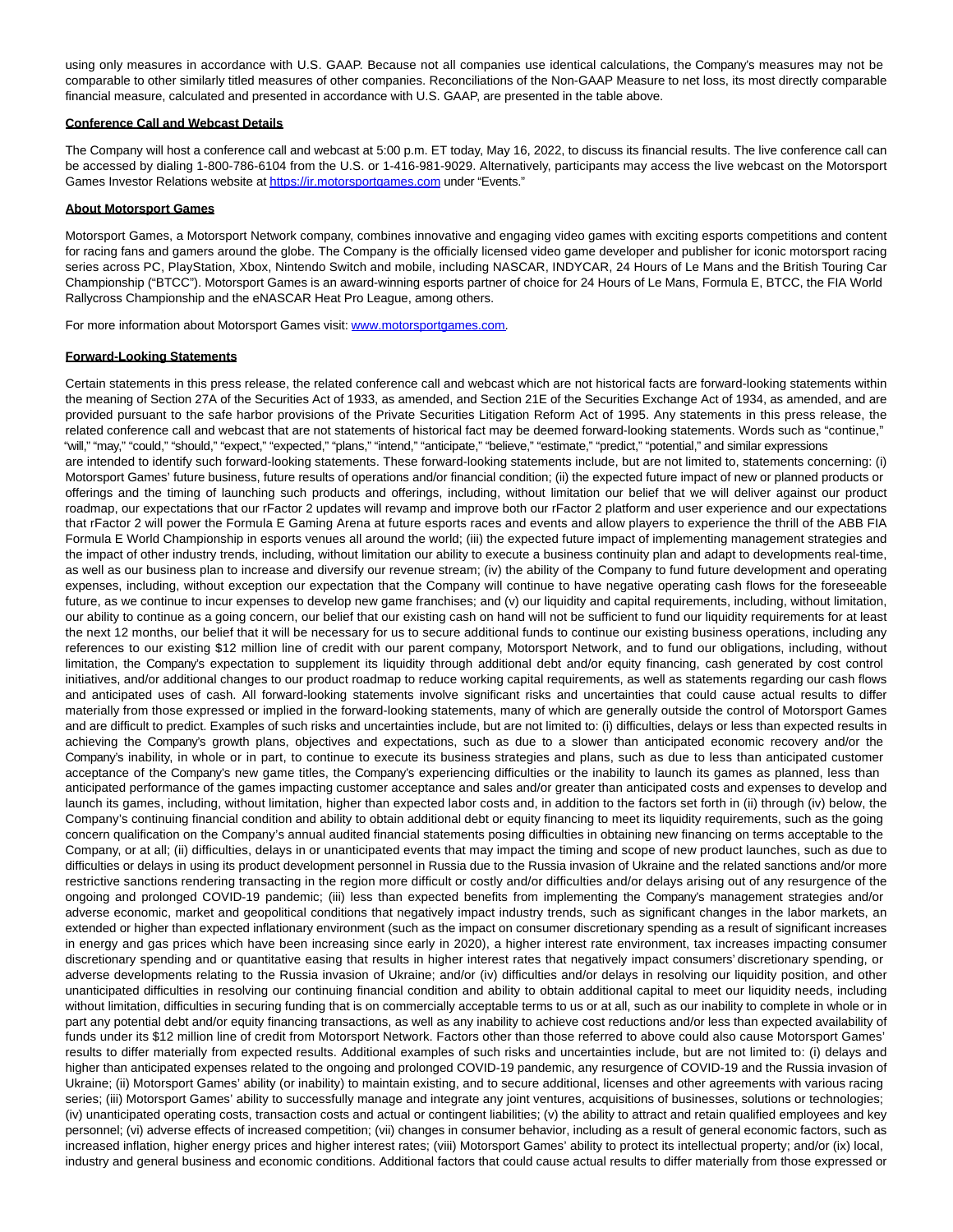implied in the forward-looking statements can be found in Motorsport Games' filings with the SEC, including its Annual Report on Form 10-K for the fiscal year ended December 31, 2021, its Quarterly Reports on Form 10-Q filed with the SEC during 2022, as well as in its subsequent filings with the SEC. Motorsport Games anticipates that subsequent events and developments may cause its plans, intentions and expectations to change. Motorsport Games assumes no obligation, and it specifically disclaims any intention or obligation, to update any forward-looking statements, whether as a result of new information, future events or otherwise, except as expressly required by law. Forward-looking statements speak only as of the date they are made and should not be relied upon as representing Motorsport Games' plans and expectations as of any subsequent date.

## **Website and Social Media Disclosure**

Investors and others should note that we announce material financial information to our investors using our investor relations website (ir.motorsportgames.com), SEC filings, press releases, public conference calls and webcasts. We use these channels, as well as social media and blogs, to communicate with our investors and the public about our company and our products. It is possible that the information we post on our websites, social media and blogs could be deemed to be material information. Therefore, we encourage investors, the media and others interested in our company to review the information we post on the websites, social media channels and blogs, including the following (which list we will update from time to time on our investor relations website):

| <b>Websites</b>     | <b>Social Media</b>                           |  |
|---------------------|-----------------------------------------------|--|
| motorsportgames.com | Twitter: @msportgames & @traxiongg            |  |
| traxion.gg          | Instagram: <i>msportgames &amp; traxiongg</i> |  |
| motorsport.com      | Facebook: Motorsport Games & traxionag        |  |
|                     | LinkedIn: Motorsport Games                    |  |
|                     | Twitch: traxiongg                             |  |
|                     | Reddit: traxiongg                             |  |

The contents of these websites and social media channels are not part of, nor will they be incorporated by reference into, this press release.

#### **Contacts:**

Investors: Ashley DeSimone [Ashley.DeSimone@icrinc.com](https://www.globenewswire.com/Tracker?data=5oROmNj65Qf9S9sV5C_MTeTflDvx3T6-WpLXFtyvfOZCa_FKHWzk2aanW-HNHYGTMqABdKb9T_YcznImvc3Nj46-h6LbJequa_a_RPfs4xbEE_tsqvnE2IdY-OXpEJ-T)

Media: ASTRSK PR [motorsportgames@astrskpr.com](https://www.globenewswire.com/Tracker?data=76WKDWeWzZtsFwy25AMyeCSD-a9S3tdKZ_QpuIEoYU01hJiXT4fAAGVV8DP5V6ePkHr5pOqaQut_461kDnIzn9t2CgHNJF0S4JeMaFnUub5FH05qBx---fGB033smrRv)

#### **Appendix:**

The following table provide a comparative summary of the Company's financial results for the periods presented:

#### **MOTORSPORT GAMES INC. AND SUBSIDIARIES CONDENSED CONSOLIDATED STATEMENT OF OPERATIONS (Unaudited)**

|                                               | <b>Three Months Ended</b><br>March 31, |    |                |
|-----------------------------------------------|----------------------------------------|----|----------------|
|                                               | 2022                                   |    | 2021           |
| <b>Revenues</b>                               | \$<br>3,321,789                        | \$ | 2,474,132      |
| Cost of revenues                              | 2,013,806                              |    | 781,808        |
| Gross profit                                  | 1,307,983                              |    | 1,692,324      |
| <b>Operating expenses:</b>                    |                                        |    |                |
| Sales and marketing                           | 1,688,449                              |    | 1,024,218      |
| Development                                   | 2,404,338                              |    | 1,250,362      |
| General and administrative                    | 3,423,153                              |    | 14,764,038     |
| Impairment of goodwill                        | 4,788,268                              |    |                |
| Impairment of intangible assets               | 4,491,054                              |    |                |
| Depreciation and amortization                 | 116,071                                |    | 30,775         |
| Total operating expenses                      | 16,911,333                             |    | 17,069,393     |
| Loss from operations                          | (15,603,350)                           |    | (15, 377, 069) |
| Interest expense                              | (201, 596)                             |    | (119, 539)     |
| Gain attributable to equity method investment |                                        |    | 1,370,837      |